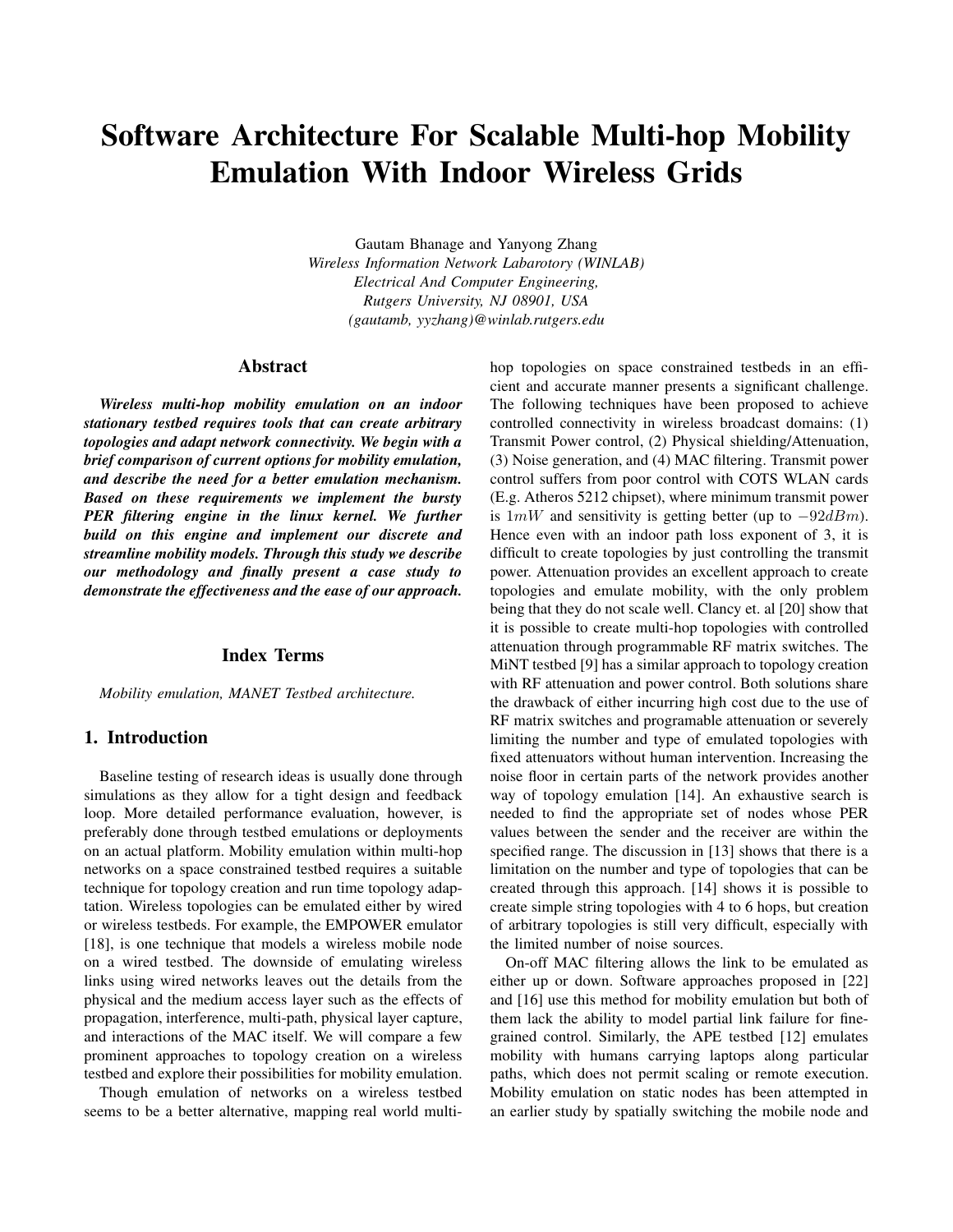

Figure 1: Experimental evaluation to test the performance of the noise injection mechanism for link degradation with varying packet sizes.

traversing it through a region highly affected by noise [19]. Apart from the need for node switching at run time, it is not very clear as to how a real world (controlled link PER) mobility scenario may be mapped to the wireless testbed.

To do a sanity check, we performed a simple experiment with arbitrary node *A* sending UDP traffic to node *B* with noise injection deployed at the receiver. Figure 1, shows that we need varying noise levels for varying packet sizes to achieve the same link PER and for most packet sizes the PER changes from 0 to 100% within 5*dB* of injected noise. Figure 2, shows the asymmetricity of links achievable with noise injection at the node *B*. It shows that as the noise is increased at the receiver beyond a threshold, it starts affecting the reception at node *A*. Both these experiments show it is difficult to control link PER with the use of current noise injection setup.

Based on the comparison of the existing topology generation and mobility techniques for wireless grids, we are still in need of an approach that allows: flexible node mapping, is reproducible, works without human intervention, and is affordable. The rest of the paper is organized as follows. Section 2 describes our approach to controlling link connectivity. Section 3 provides details of the testbed architecture and Section 4 highlights preliminary results obtained from the testbed. Section 5 shows an application of the mobility emulation apparatus. Finally, Section 6 provides the concluding remarks.

## **2. PER Based Packet Filtering**

Standard MAC filtering relies on discarding all MAC frames seen from a particular source MAC address based on a black list. This is popular since it does not require external hardware (noise injection) or man power (moving RF shields) nor incurs extra cost for experimentation. Drawback of this approach lies in the fact that the emulated



Figure 2: Emulation of asymmetric links by measurement of difference in PER between forward and reverse link. Plot is a function of the noise injected at one antenna near the receiver of the forward link

links are binary, either ON (PER of 0%) or OFF (PER of 100%). Hence, we call the conventional approach *onoff* MAC filtering. From a mobility emulation perspective, we will not be able to emulate intermediate PERs with this approach. This puts a significant limitation in terms of the accuracy of the emulation, specially since previous studies [4] have shown that intermediate PERs can and do occur in wireless links. Here we show how our *PER based packet filtering* scheme proposed in [3] extends *on-off* MAC filtering technique to lay the ground work for mobility emulation.

# **2.1. Basics**

The key idea is to emulate partial packet losses on links by dropping MAC frames in direct proportion to the desired link PER. This mechanism is implemented as a kernel module based on [15]. Each interface on a node can now independently administer packet filtering at different filtering rates for each MAC address. The modified kernel patch was implemented and tested on a Linux machine running a debian distribution with the  $2.6.12$  kernel<sup>1</sup>. To ensure efficient implementation, special care was taken while using critical path instructions. The kernel patch requires *netfilter* support to be enabled and compiles as a kernel module.

# **2.2. PER Pattern**

For realistic emulation, packet drops produced by our system should closely approximate those recommended by channel models. Considerable number of channel error models rely on i.i.d distribution of channel errors. However, further research revealed that channel errors are bursty in

<sup>1.</sup> A slightly older kernel version is being used for compatibility with other pre-installed software. The kernel patch can be ported with minimal effort to later kernel versions.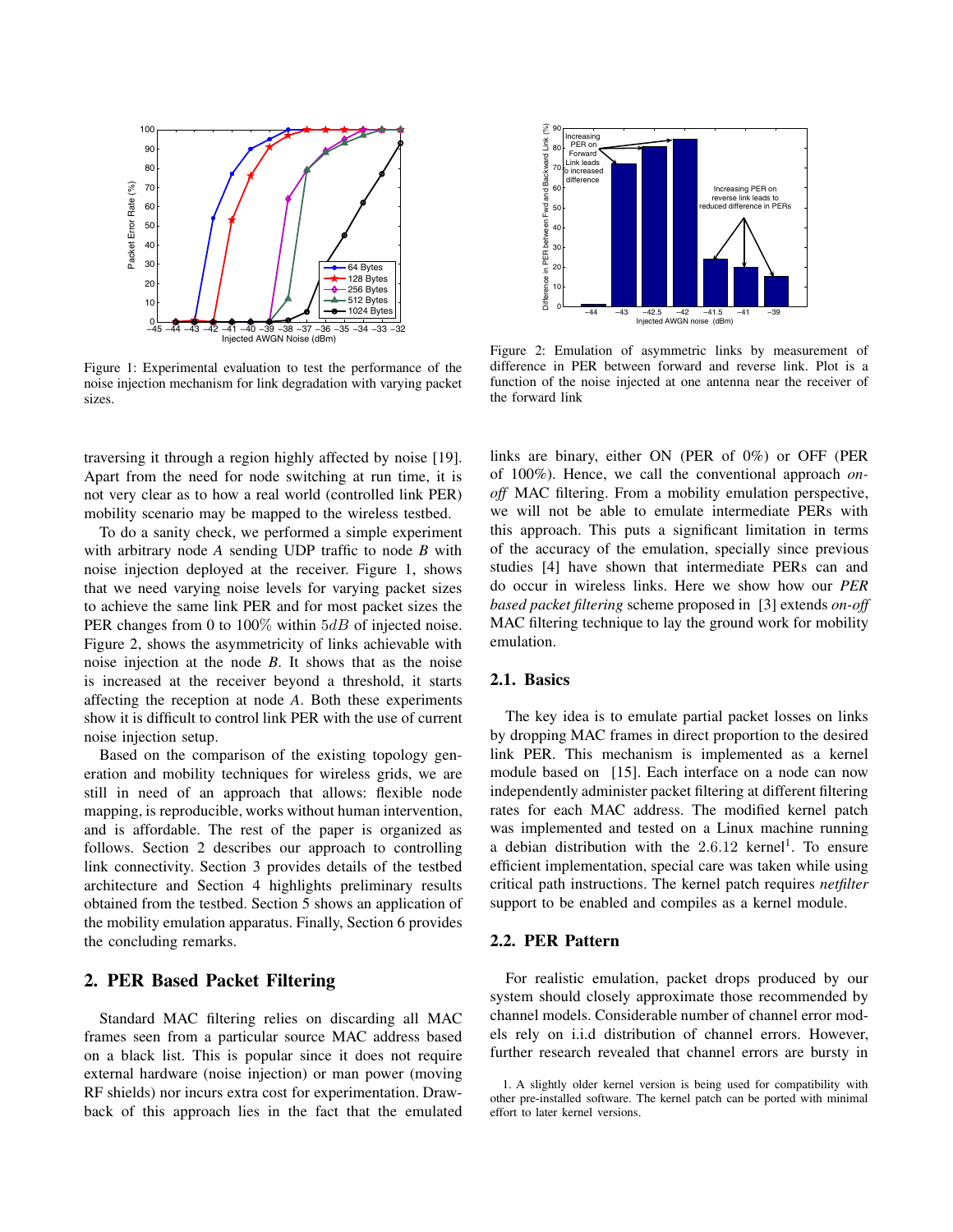nature due to inherent attenuation, inter-symbol interference (ISI), doppler shift and multipath fading [2]. Since initial efforts by Gilbert [11] and Elliot [10], bursty channel errors have been modeled by a simplified two state Markov model [21], where one of the states indicates an error and the other indicates a successful transmission. To avoid substantial packet processing overhead in the kernel, instead of implementing a Markov model we use mean error lengths and error free periods for controlling error burstiness. In fact, a trace based evaluation of channel error behavior in [17] evaluated the mean and standard deviation of packet error probability, error length, and error free lengths. Hence using similar average value estimate we should be able to approximate the channels packet drop patterns.<br> $I_{\text{int}}$  DED is specified as a fraction  $\frac{N_{dropped}}{N_{dropped}}$ 

Link PER is specified as a fraction  $\frac{N_{dropped}}{N_{dropped} + N_{passed}}$ , where *Ndropped* is the number of packets that will dropped in a sequence, and *Npassed* is the number of packets that are passed. For example, with  $N_{dropped} = 10$  and  $N_{passed} = 30$ , the node will drop 10 packets in a row, and then pass the next 30 packets. While maintaining the same PER, the user can control the size of the burst by varying the values of *Ndropped* and *Npassed*. For example, a PER of 10% can be achieved by dropping 1 packet out of every 10 packets or by dropping 10 packets out of every 100, but the implications of these two options are completely different when ad hoc routing is used. If the routing protocol loses only one packet in ten, it could still populate routing tables, but loss of 10 consecutive control messages from a node could significantly degrade the performance. Filtering settings for all the interfaces and source addresses can be checked by the *procfs* entries under */proc/net/mackill*.

# **2.3. Applicability**

PER based packet filtering focuses on creating large-scale complex network topologies, and some low level details may be lost for this reason. Specifically, we would like to emphasize that this scheme is more suitable when wireless protocols above MAC layer are studied, and care must be taken with both PHY and MAC layers.

First let us look at the problems with the PHY layer. Consider a network consisting of four nodes: *A*, *B*, *C* and *D* with connectivity as:  $A \leftarrow B \leftarrow C \leftarrow D$ , where *A* and *D* cannot hear from each other. However, mapping this topology on a testbed may result in all four nodes falling in a single collision domain. It is noted that even though MAC filtering enforces the topology by dropping frames, the nodes are still within each other's interference range, leading to a decreased aggregate throughput and a noticeable increase in delay. MAC filtering techniques will also lose some unicast MAC-layer interactions. Since ACKs and re-transmissions for unicast transmissions happen in the hardware, it is impossible to model the effect of these in software.

# **3. Mobility Architecture**

Our PER filtering based scheme supports two approaches to mobility:

- *•* Snapshot mobility
- *•* Streamline mobility

Snapshot mobility model is one of the most popularly supported approaches where experimentation and evaluation is performed with discrete network states. E.g. An experiment where a node moves from an arbitrary point *A* to a point *B* might be performed by sampling system performance at intermediate points *C* and *D* along the trajectory between *A* and *B*. However, if we want to measure the system performance as the node moves from *A* to *B*, over time *t* secs, snapshot mobility does not help. Our unique streamlined mobility approach permits the experimenter to evaluate system performance in a timed mobility experiment. Such an approach is typically useful since it allows the experimenter to measure the transient response of the system (E.g. how do certain routing protocols react to a particular rate of change of topology).

Further in this section we will briefly discuss, the implementation of each of the mobility approaches and the system architecture for allowing automatic, repeatable mobility experiments.

## **3.1. Snapshot Mobility**

Connectivity of a topology with *N* nodes is represented by a  $N \times N$  PER-link state matrix  $L_{per}$ . An entry  $l_{i,j}$  in the matrix shows the *PER* between nodes *i* and *j*. Calculating the *Lper* is a three step process. We start by evaluating the next discrete position of the node by applying standard mobility models like the random waypoint, reference point group mobility, or any other model [6]. Using new node coordinates we then evaluate the Euclidean distances. Finally, we can either use propagation models or real measurements to map calculated distances to link PER. This process should be performed iteratively to evaluate the network state at all snapshot points.

#### **3.2. Streamlined Mobility**

Goal of the streamline mobility model is to allow experimenters to set experiment duration and measure overall system performance. This also allows node mobility emulation at independent velocities. We can change the PER patterns with time to emulate packet drops that are caused by the mobile node's relative speed. To emulate mobility for node *i* we vary all entries  $l_{i,j}$  and  $l_{j,i}$  in  $L_{per}$  for every node *j* connected to node *i* as a function of time and other channel parameters such as modeled path loss, fading and interference. Granularity of such discrete mobility is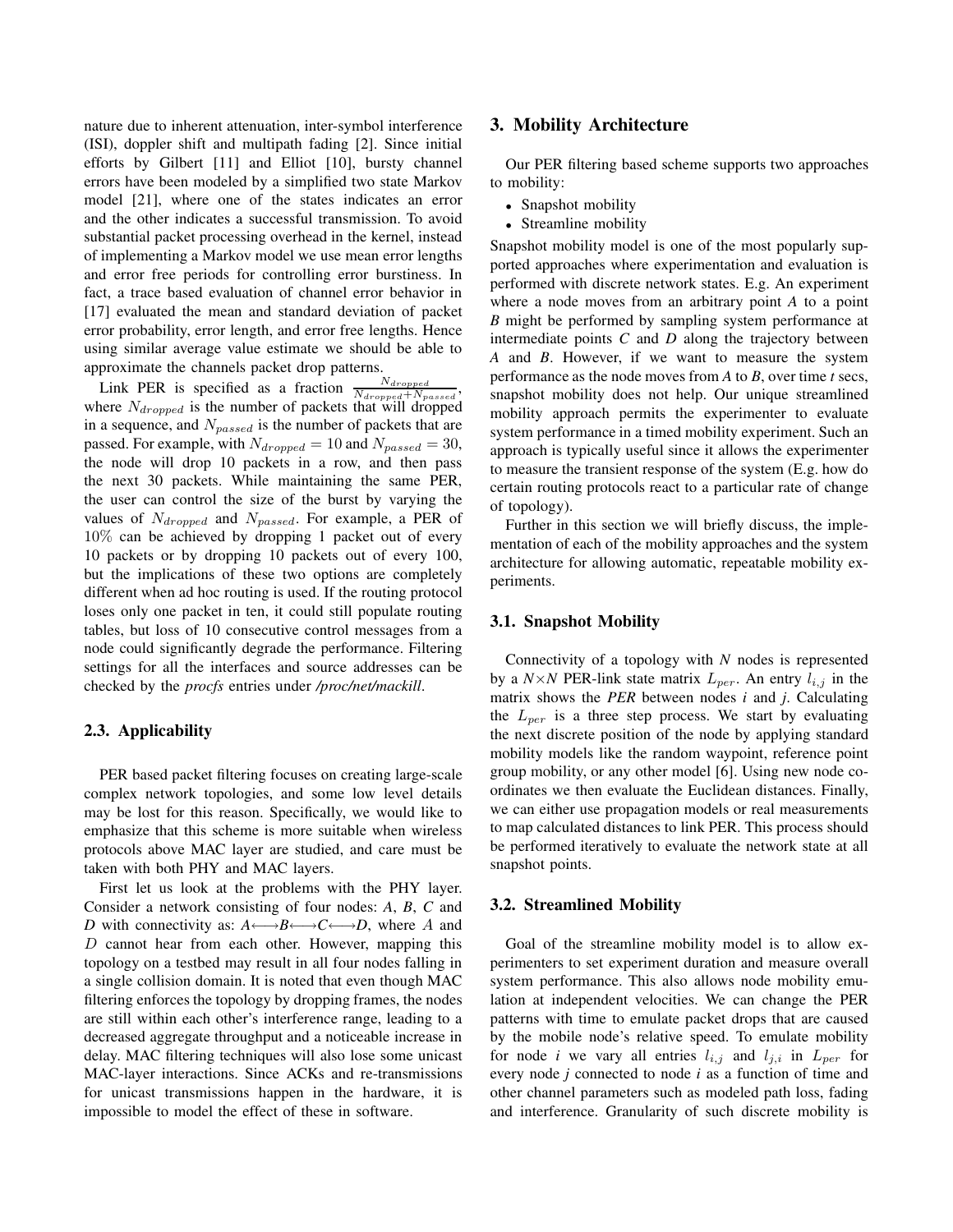

Figure 3: Proposed software architecture for topology creation and mobility mapping for automatic, repeatable experimentation on the ORBIT grid.

dependent on the sampling frequency of the matrix *Lper*. Rate of change of  $l_{i,j}$  and  $l_{j,i}$  is directly proportional to the relative velocities of nodes *i* and *j*.

# **3.3. Network Architecture**

We have implemented our topology creation and mobility emulation setup on the ORBIT radio grid [8]. The setup consists of a grid of 400 802.11 radio nodes with reproducible wireless channel models. Every node is a small form factor PC with 1GHz Via C3 CPU, 512 MB RAM, 20 GB hard disk and three ethernet ports, one of which is used for node configuration and control. Majority of the ORBIT nodes are fitted with Atheros 5212 based IEEE 802.11 a/b/g cards while remaining have Intel cards. We used Atheros cards for our experimentation.

Figure 3 describes the broad network setup of our proposed experimentation architecture. Components of our software architecture are implemented with C++/perl/shell scripts. The experimenter provides the experiment parameters through a control script after making a web reservation of the grid. The system estimates the grid usage, maps the topology on the nodes, configures wireless interfaces, starts routing and data flows while also maintaining network topologies and dynamically controlling link PERs. Logs are collected and parsed by the execute script. We are able to store and reproduce all of our topologies.

# **4. Results**

We will provide some representative results for showing system performance with snapshot and streamline mobility.



Figure 4: Nodes and setup for mobility emulation. Trajectory of the emulation and virtual positions are shown by nodes *A, B* and *C*.

#### **4.1. Snapshot Emulation**

In this experiment we test link performance at discrete points in time or space. Assume a real world scenario as shown in Figure 4 that needs to be mapped to static nodes, in which *A* and *B* are the static nodes, while *C* denotes the mobile node traveling from virtual position *P0* through *P4*. As mentioned earlier PER at each of the positions may be modeled based on:

- 1) Actual Measurements: Measurement traces from the field could serve as guidelines for modeling.
- 2) Propagation Models: In the absence of absolute measurements, standard propagation models may be used to evaluate power (and hence PER) at the receiver. Effects of other properties such as channel fading and interference can also be modeled in terms of PER.

We use the latter approach in this study. For the sake of simplicity, we adopted a model that assumes a linear relationship between PER and distance. Note that this relation may be easily changed when evaluating realistic settings.

Figure 5 shows the observed PERs at the two receivers when the sender's position moves. The resulting PER values are as anticipated from such a configuration. For example, initially (at *P0*) when the transmitter is closer to *A* than *B*, *A* experiences a lesser PER than *B*. As the relative position of the transmitter changes we see difference in PERs at the receivers.

#### **4.2. Streamlined Mobility**

To demonstrate streamline mobility we consider a emulated mobile transmitter (*A*) and a static receiver *B* where the mobile transmitter moves away from *B* in a straight line and eventually after traveling a constant pre-determined distance returns to its original position via the same path. In this experiment we measure performance of the link between *A* and *B* as a function of time. The rate of change of link PER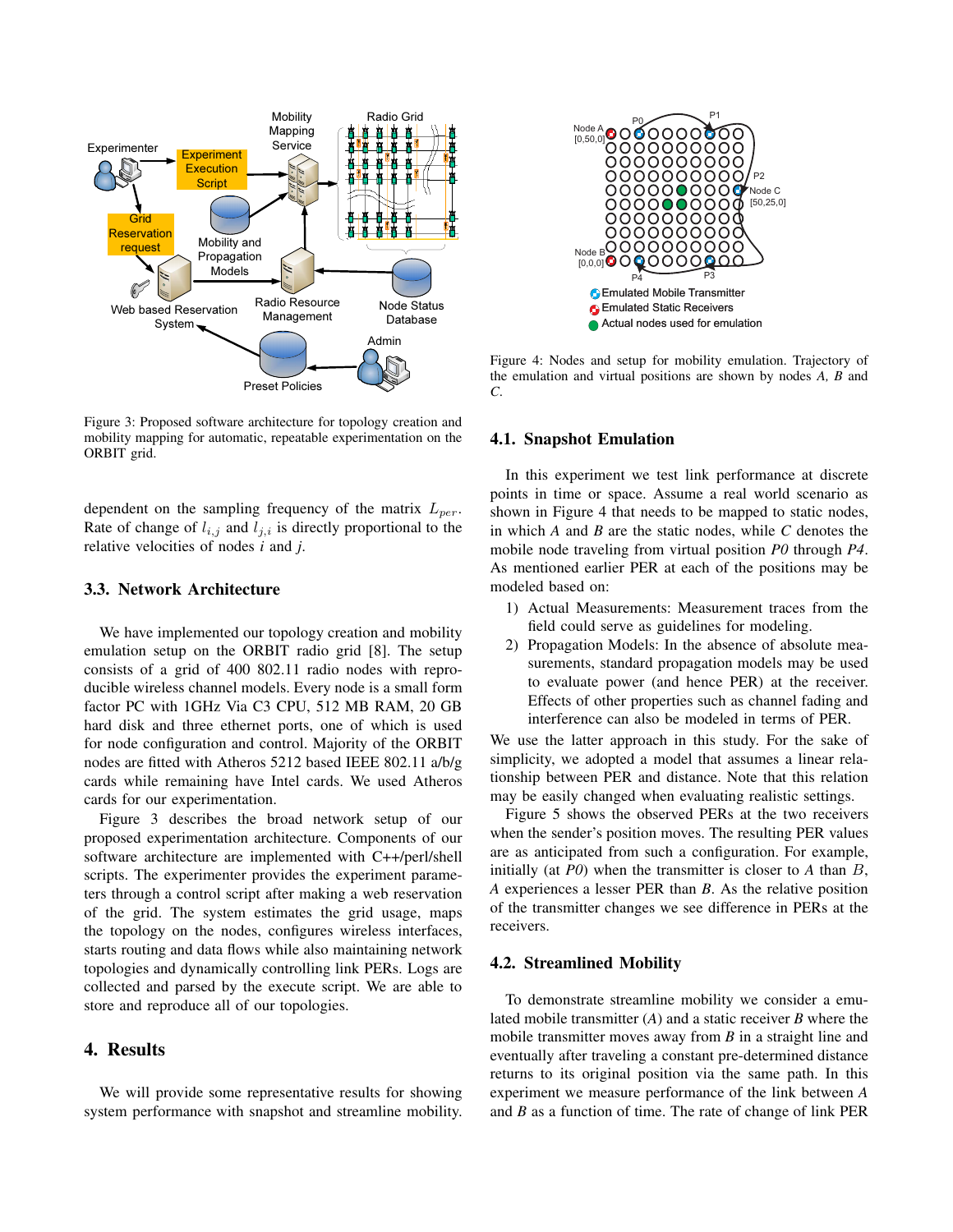

Figure 5: Expected and observed PER at Receivers 1 and 2 with the mobility setup. Receiver 1 is closer to the initial position *P0* and sees a lower PER. As node *C* travels to *P4* PER for node *A* deteriorates. PER seen at Receiver 2 is the opposite of that seen at node *A*



Figure 6: Performance with varying relative velocity of transmitter with receiver. All reception is assumed to be line of sight.

between the nodes will be a function of the velocity of *A*. For the sake of emulation, we assume that the maximum link PER (at the farthest point that *A* travels) is 80%.

Figure 6 shows the measured link PER at node *B* for different velocities of *A*. The topmost subplot shows the slowest movement which is modeled by increasing link PER by 1% every 6 seconds. Similarly, the lowest subplot shows the fastest movement modeled by a 3% increase in PER every 2 seconds. Link rates are varied automatically at run time by scripts on the receivers. Again, it is important to note that these results are indicative and full benefit of this approach could be achieved by evaluating transient response of the system like that of adhoc routing schemes with different group mobility models.



Figure 7: OLSR performance evaluation with the emulated mobility scenario. Mobile node moves between the two rendezvous points which are a part of a mesh connecting to the back end. The network performance of the mesh itself is considered under two conditions as heavily and lightly loaded.

# **5. Case Study: Routing Protocol Evaluation**

Considerable research efforts have been diverted towards evaluating the performance of MANET routing protocols [5], [7]. Comparison of these routing protocols are done across a wide range of criterion ranging from stability to scalability. Through this case study we will show the application of our mobility emulation mechanism for routing protocol evaluation.

## **5.1. Setup**

The emulated scenario is as shown in the Figure 7. The setup consists of a back end which connects to the infrastructure. There are two rendezvous points (RPs) which have a wireless link to the back end. The low power mobile node connects to either of the RPs depending on its proximity to them. We measure the performance of the OLSR [1] routing protocol by varying the rate at which the mobile node moves between the two RPs thereby allowing us to see how quickly the route stabilizes. The performance is also dependent on the load at the RPs, thereby deciding the link quality to the back end. For emulating this, we will consider the performance when the system is lightly and heavily loaded. All non-zero link PERs are as shown in the Figure 7. Note that it is possible to do a comprehensive evaluation and comparison across protocols by enhancements such as emulating time varying links even from the RPs and measuring average performance. We do not include these for the sake of brevity.

## **5.2. OLSR Performance**

Topology control and mobility emulation is achieved using mechanisms described here on the ORBIT radio grid.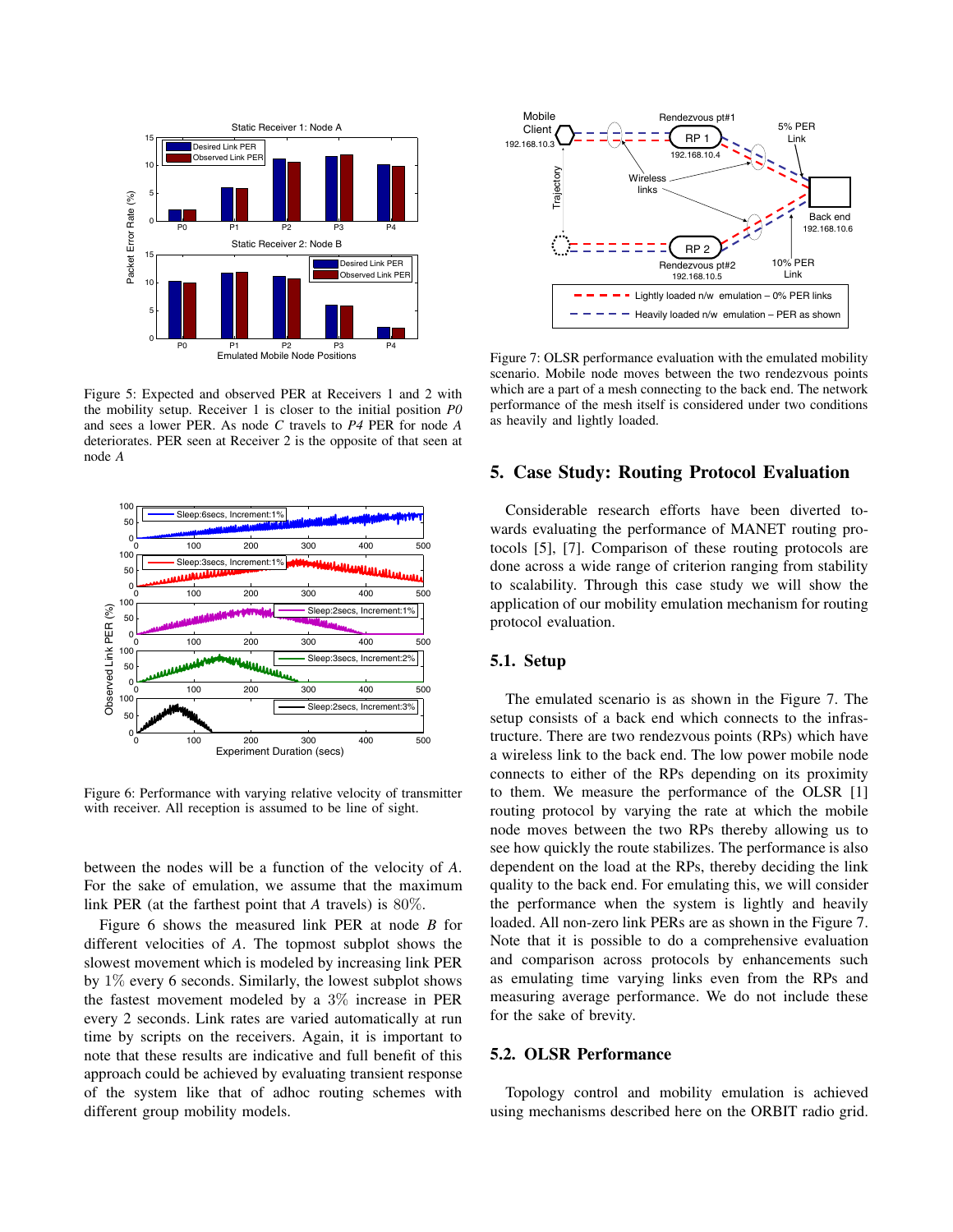

Figure 8: Measured packet drop rate between the mobile node and the back end. Lower travel times indicate a higher velocity of the mobile node between the rendezvous points and correspondingly more route switches.



Figure 9: Measured RTT delay between the mobile node and the back end. The mobile node is moving between the two rendezvous points with varying velocities given by the travel times.

We measure the performance of the routing protocol by testing the end to end link conditions in terms of packet loss ratio (PLR) and mean delay. Network conditions are emulated to test performance below saturation. The mobile transmitter while sending packets to the back end moves between the two RPs causing route changes. *RP* <sup>−</sup>*RP* travel time is the time taken by the mobile node to travel from one RP to another. Hence lesser travel times indicate higher node velocities.

Figure 8 shows the observed link packet loss rate (PLR) with different travel times of the mobile node. The PLR results follow intuition that when the node is moving fastest, we have more route changes and hence a higher PLR. The lightly loaded system has a lower PLR as compared to the heavily loaded system under similar mobile node movements. Another important observation is that for higher mobile node velocities, PLR performance is dominated by route changes (which are same for both lightly and heavily loaded systems) resulting in similar performance. However, as the number of route changes decrease with velocity, difference in performance is increased and dominated by packet drops between the RPs and the back end.

Figure 9 shows the average round trip delay between the mobile transmitter and the back end. Measurements show that for a lower PLR, we measure more packets (including ones which are backlogged) with higher delays which would have been usually dropped. Hence as the node velocity decreases with increasing travel times between RPs, PLR decreases and delay increases. Similar trend is observed between the lightly and heavily loaded links between the RPs and the back end.

Thus, this study provides a good baseline and can be easily extended to perform large scale comparison of routing protocol performance for MANETs.

# **6. Conclusion and Future Work**

We proposed and implemented the Bursty PER filtering scheme which is capable of recreating topologies and mobility scenarios from real life. We show that our snapshot and streamlined approach to mobility emulation provide a realistic solution while permitting remote execution, repeatability, and ease of use. Our architecture is currently being evaluated and used as a basis for large scale performance evaluation of ad-hoc routing protocols for tactical MANET.

# **References**

- [1] OLSR routing protocol. *http* : *//www.olsr.org*.
- [2] H. Bai, H. Aerospace, and M. Atiquizzaman. Error modeling scheme for fading channels in wireless communications. IEEE Com. Surveys, vol. 5, No.2, Forth quarter, 2003.
- [3] G. D. Bhanage, Y. Zhang, and I. Seskar. On topology creation for an indoor wireless grid. In *ACM WINTECH*, pages 81–88, 2008.
- [4] J. Bicket, D. Aguayo, S. Biswas, and R. Morris. Architecture and evaluation of an unplanned 802.11b mesh network. In *MobiCom '05: Proceedings of the 11th annual international conference on Mobile computing and networking*, pages 31– 42, 2005.
- [5] E. Borgia. Experimental evaluation of ad hoc routing protocols. In *PERCOMW '05: Proceedings of the Third IEEE International Conference on Pervasive Computing and Communications Workshops*, pages 232–236, 2005.
- [6] T. Camp, J. Boleng, and V. Davies. A survey of mobility models for ad hoc network research. *Wireless Communications & Mobile Computing (WCMC): Special issue on Mobile Ad Hoc Networking: Research, Trends and Applications*, 2(5):483– 502, 2002.